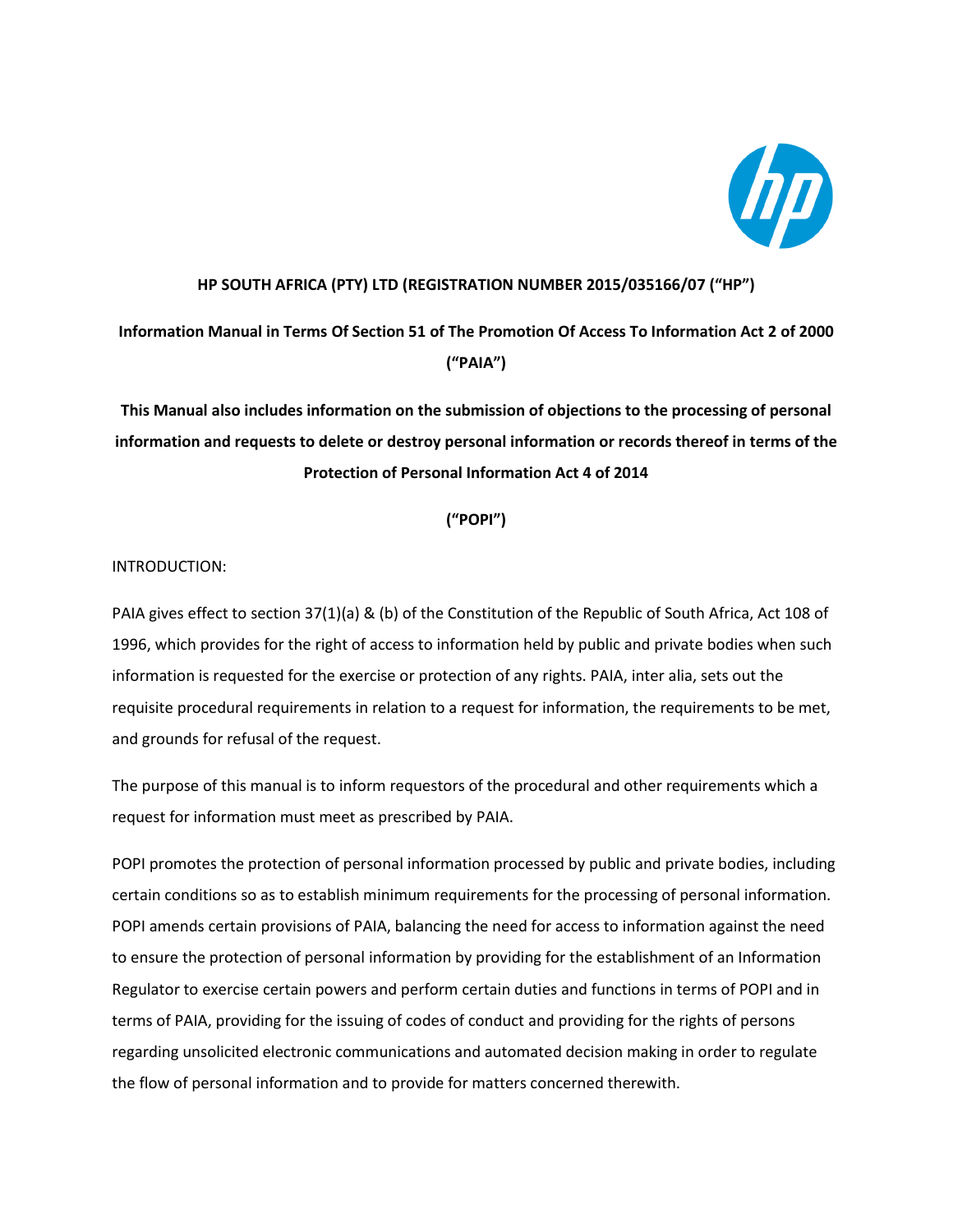The purpose of this Manual is to inform requesters of the procedural and other requirements which a request for information must meet as prescribed by PAIA and/or POPI.

We set out below the information prescribed in terms of section 51 of PAIA (as amended in terms of POPI)

# A. CONTACT DETAILS [Section 51(1)(a)]

Head of HP: Bradley Michael Pulford

Postal address: Private Bag X1, Wendywood, 2144

Street address: 12 Autumn Street, Rivonia, Sandton, 2128

Tel no: 011 069 6400

E-mail address: <bradley.pulford@hp.com>

# B. DESCRIPTION OF GUIDE REFERRED TO IN SECTION 10 [Section 51(1)(b)(i)]

An official guide has been compiled which contains information to assist a person wishing to exercise a right of access to information in terms of PAIA and POPI. This guide is made available by the Information Regulator. Copies of the updated guide are available from Information Regulator in the manner prescribed. The Information Regulator's contact details are set out below.

The Information Regulator

Contact Details:

Tel: 012 406 4818

Fax: 086 500 3351

Email: [inforeg@justice.gov.za](mailto:inforeg@justice.gov.za)

Website[: http://www.justice.gov.za/inforeg/.](http://www.justice.gov.za/inforeg/)

## C. THE LATEST NOTICE IN TERMS OF SECTION 51(1)(b)(ii)(IF ANY)

At this stage no notice(s) has/have been published on the categories of records that are automatically available without a person having to request access in terms of PAIA, however, all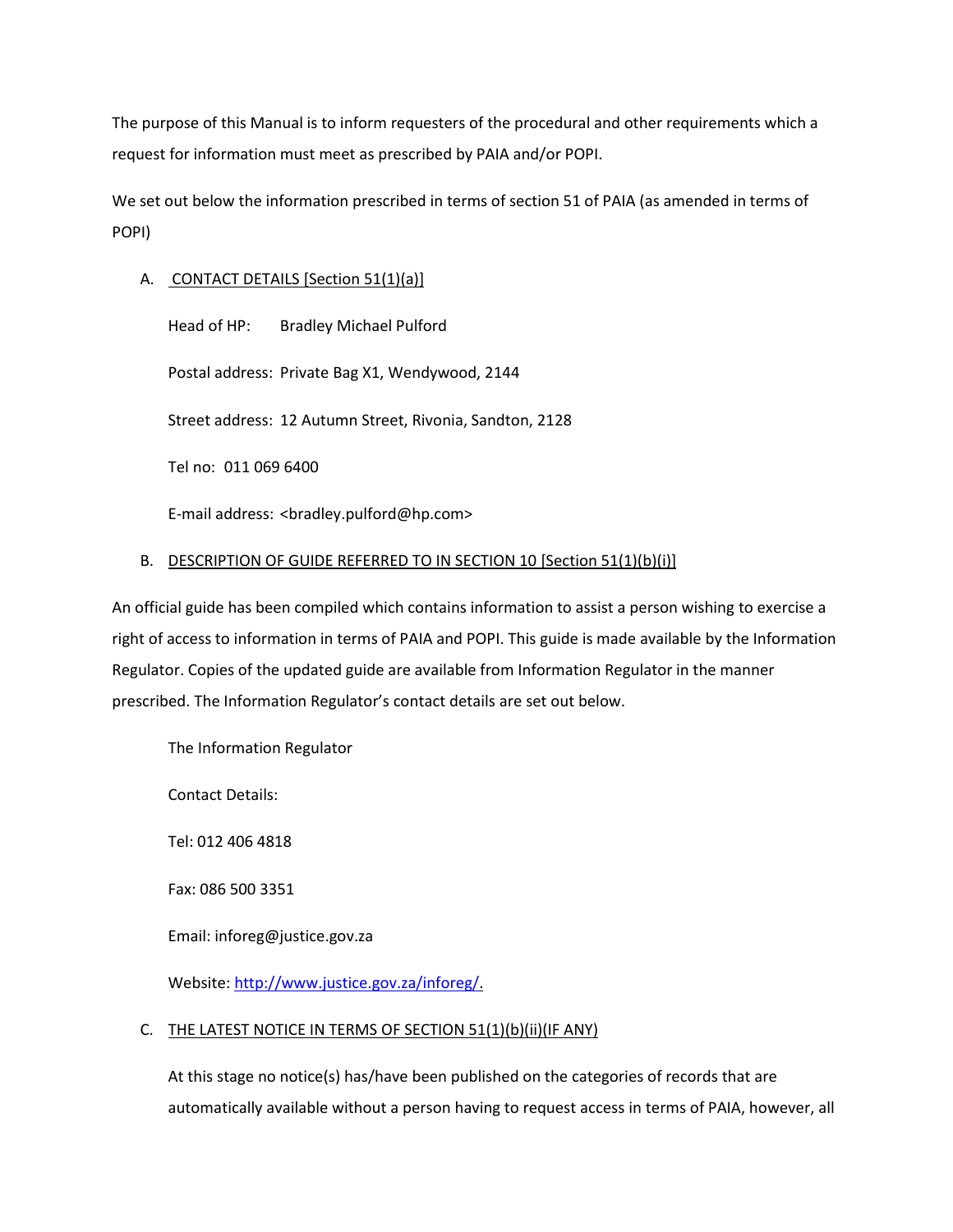information freely available on HP's website ([www.hp.com\)](http://www.hp.com/) is automatically available to any person and it is therefore not necessary to apply for access thereto in terms of PAIA.

## D. RECORDS AVAILABLE IN TERMS OF OTHER LEGISLATION [Section 51(1)(b)(iii)]

Labour Relations Act 66 of 1995

Employment Equity Act 55 of 1998

Basic Conditions of Employment Act 75 of 1997

Compensation for Occupational Injuries and Disease Act 130 of 1993

Companies Act 71 of 2008

Unemployment Insurance Act 63 of 2001

Value Added Tax 58 of 1962

Income Tax Act 58 of 1962

Skills Development Act 9 of 1999

Occupational Health and Safety Act 85 of 1993

Company Act records

- Memorandum of incorporation
- Records relating to the appointment of directors/auditors/secretary/public officer and other officers
- Share Register and other statutory registers
- Minutes of Board of Directors' meetings

#### Financial Records

- Annual Financial Statements
- Tax returns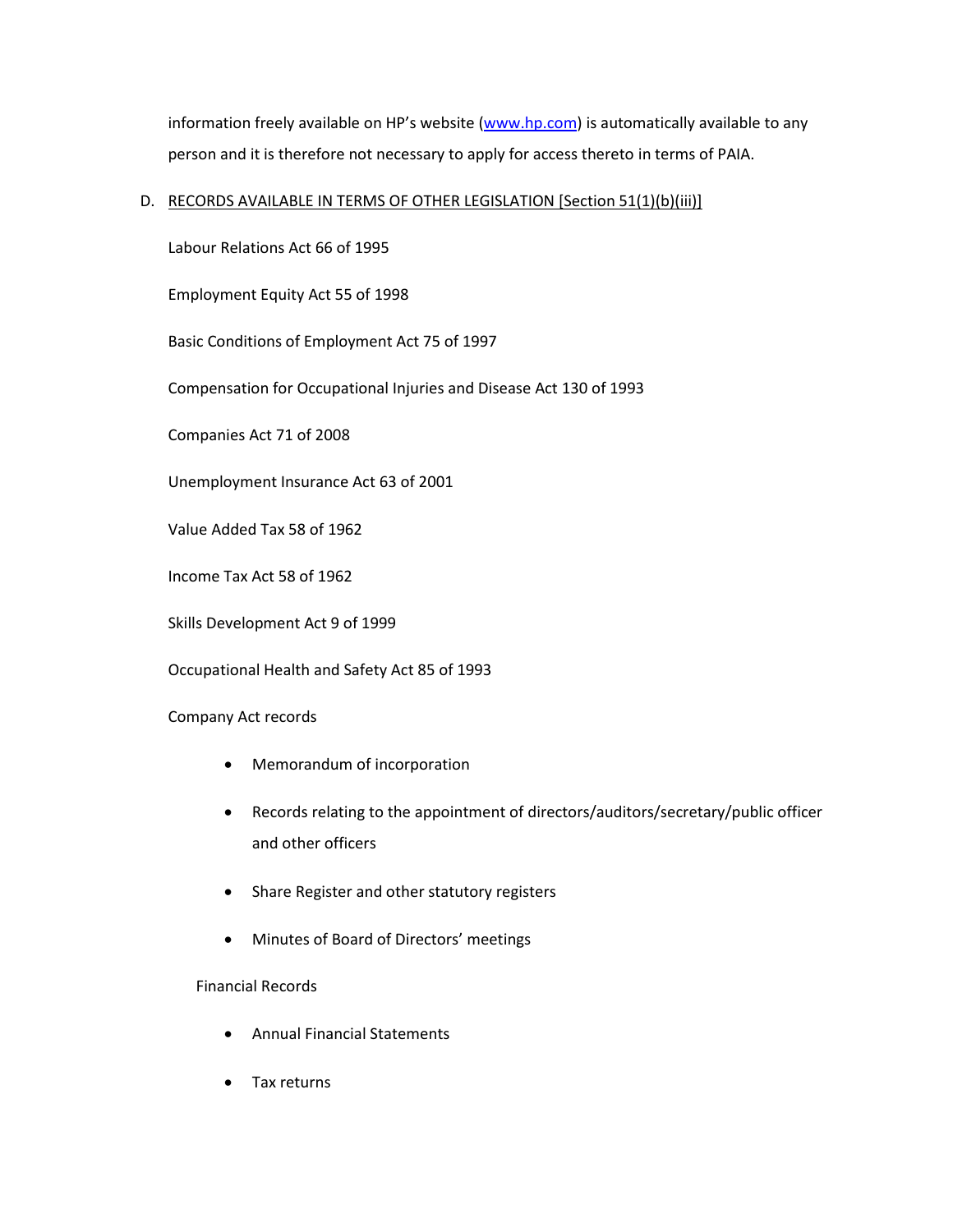- Accounting Records
- Asset Register
- Rental agreements
- **Invoices**

#### Income tax records

• Records of payments made to SA Revenue Services on behalf of employees

#### PAYE records

- Documents issued to employees for income tax purposes
- All other statutory compliances: VAT, Regional Services Levies, Skills Development Levies, UIF, Workmen's Compensation

# Personnel documents and records

- Employment contracts
- Employment Equity Plan (if applicable)
- Medical aid records
- Pension fund records
- Disciplinary records
- Salary records
- Disciplinary code
- Leave records
- Training records
- Training Manuals
- Address lists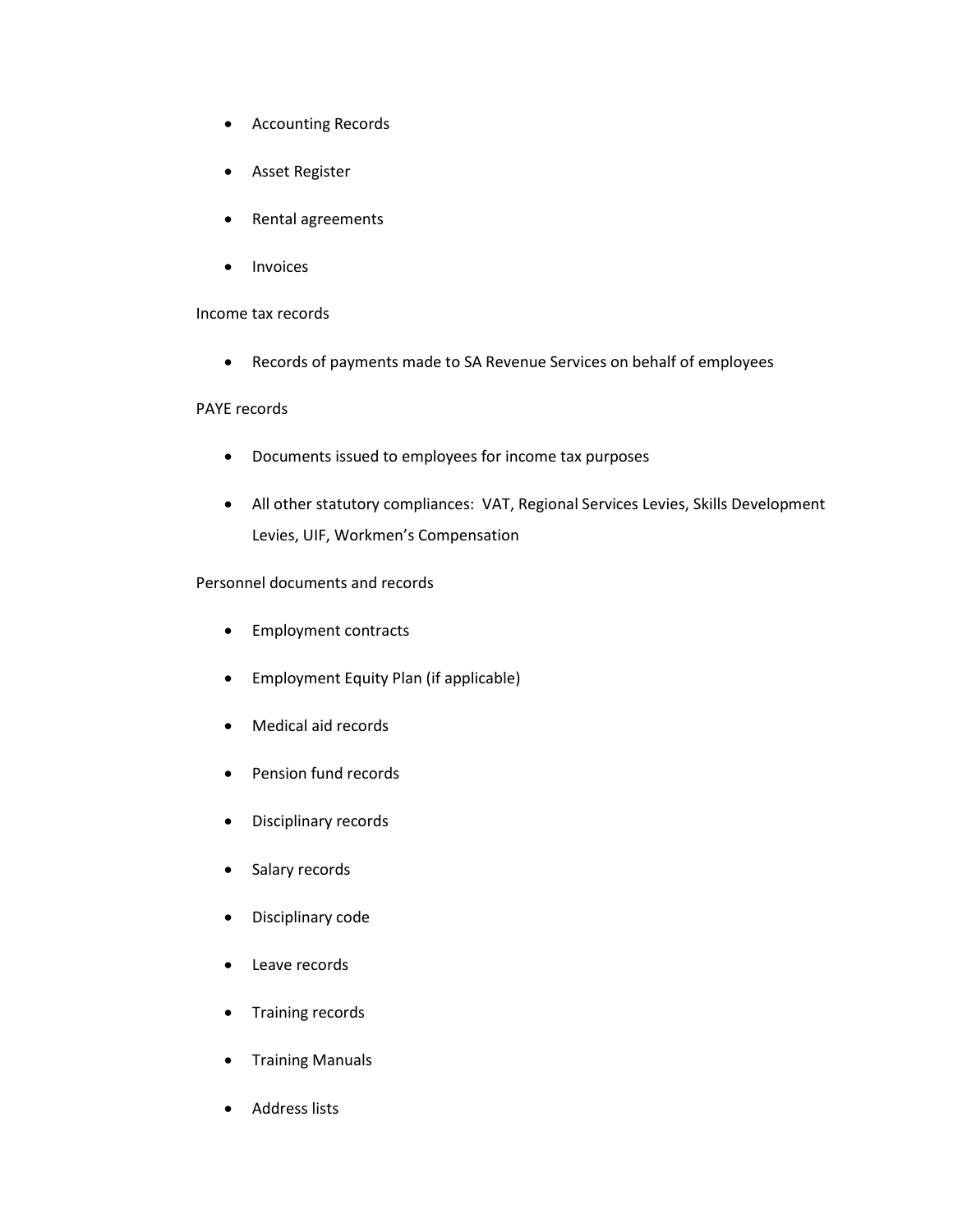- Internal Telephone lists
- PROCEDURE FOR REQUEST FOR ACCESS IN TERMS OF PAIA [Section 51(1)(b)(iv)]
- The requester must complete [Form C](https://www.justice.gov.za/inforeg/docs.html) and submit this form together with the applicable request fee to the Head of HP.
- The form must be submitted to the Head of HP at his address and electronic e-mail address.
- The form must provide sufficient particulars to enable the Head of HP to identify the record/s requested and to:
	- o Identify the requester,
	- o Indicate which form of access is required,
	- o Specify a postal address and/or fax number of the requester in the RSA.
- The requester must identify the right that the requester is seeking to exercise or protect and provide an explanation of why the requested record is required for the exercise or protection of that right.
- The requester must indicate, if in addition to a written reply, the requester wishes to be informed of the decision on the request in any other manner, to state that manner and the necessary particulars to be informed in the other manner.
- If the request is made on behalf of another person, the requester must submit proof of the capacity in which the requester is making the request, to the reasonable satisfaction of the Head of HP.
- HP will inform the requester within 30 days after receipt of the request of its decision whether or not to grant the request.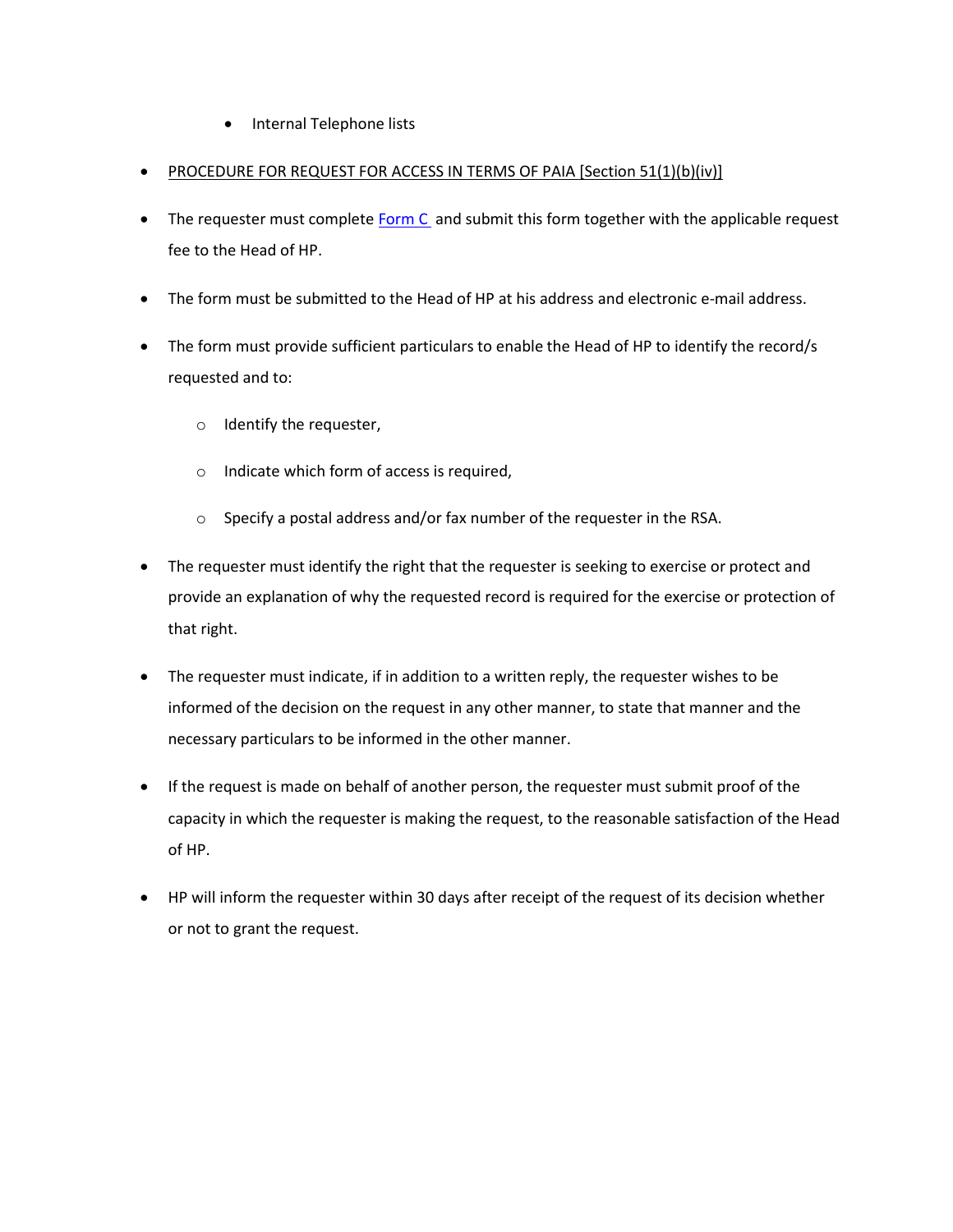• The 30 day period may be extended, in HP's sole discretion, with a further period of not more than 30 days if the request is for a large number of records or requires a search through a large number of records and compliance with the original period would unreasonably interfere with the activities of HP or the records are not located at the premises of HP.

# E. POPI REQUIREMENTS PERTAINING TO THE PROCESSING OF PERSONAL INFORMATION [section  $51(1)(c)$ ]

• Purpose of processing

In terms of POPI, data must be processed for a specified purpose. The purpose for which data is processed by HP will depend on the nature of the data and the particular data subject. This purpose is ordinarily disclosed, explicitly or implicitly, at the time the data is collected.

• Access to personal information

POPI provides that a data subject may, upon proof of identity, request the responsible party to confirm, free of charge, all the information it holds about the data subject and may request access to such information, including information about the identity of third parties who have or have had access to such information.

POPI also provides that where the data subject is required to pay a fee for services provided to him/her, the Responsible Party must provide the data subject with a written estimate of the payable amount before providing the service and may require that the Requestor pay a deposit for all or part of the fee.

Grounds for refusal of the data subject's request are set out in PAIA and are discussed below.

POPI provides that a data subject may object, at any time, to the processing of personal information by HP, on reasonable grounds relating to his/her particular situation. The data subject must complete the prescribed form attached hereto as Appendix 2 and submit it to the Information Officer at the postal or physical address, facsimile number or electronic mail address set out above.

A data subject may also request HP to correct or delete personal information about the data subject in its possession or under its control that is inaccurate, irrelevant, excessive, out of date,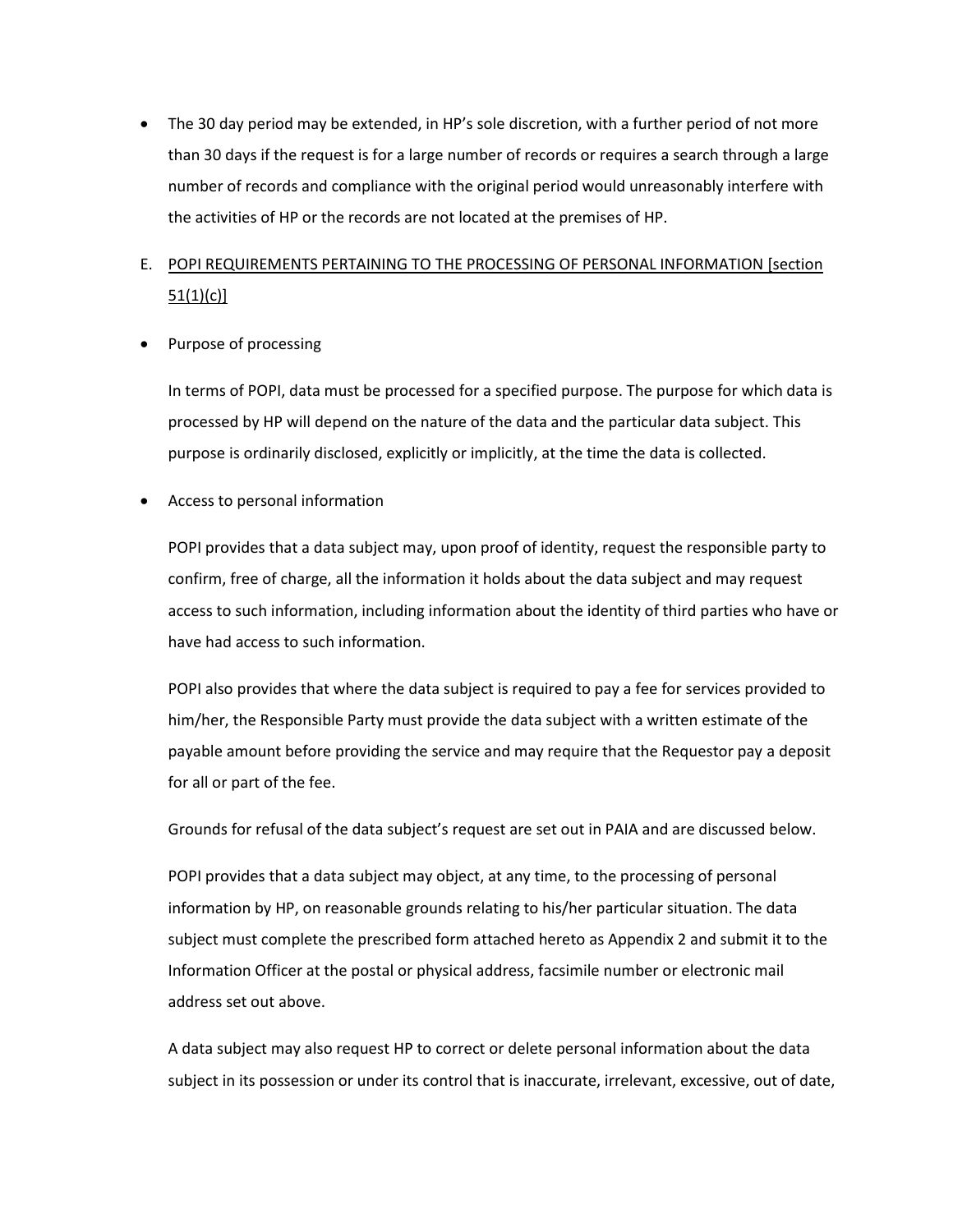incomplete, misleading or obtained unlawfully; or destroy or delete a record of personal information about the data subject that HP is no longer authorised to retain in terms of POPI's retention and restriction of records provisions. A data subject that wishes to request a correction or deletion of personal information or the destruction or deletion of a record of personal information must submit a request to the Information Officer at the postal or physical address, facsimile number or electronic mail address set out above on the form attached hereto as Appendix 3.

• Categories of data subjects

HP holds information and records on the following categories of data subjects:

- Employees / personnel of HP;
- Customers of HP;
- Any third party with whom HP conducts its business services;
- Contractors of HP;
- Suppliers of HP; and
- Service providers of HP.

(This list of categories of data subjects is non-exhaustive.)

The categories of recipients to whom the information is supplied

Depending on the nature of the data, HP may supply information or records to the following categories of recipients:

- Statutory oversight bodies, regulators or judicial commissions of enquiry making a request for data;
- Any court, administrative or judicial forum, arbitration, statutory commission, or ombudsman making a request for data or discovery in terms of the applicable rules (i.e. the Competition Commission in terms of the Competition Act No. 89 of 1998);
- South African Revenue Services, or another similar authority;
- Anyone making a successful application for access in terms of PAIA; and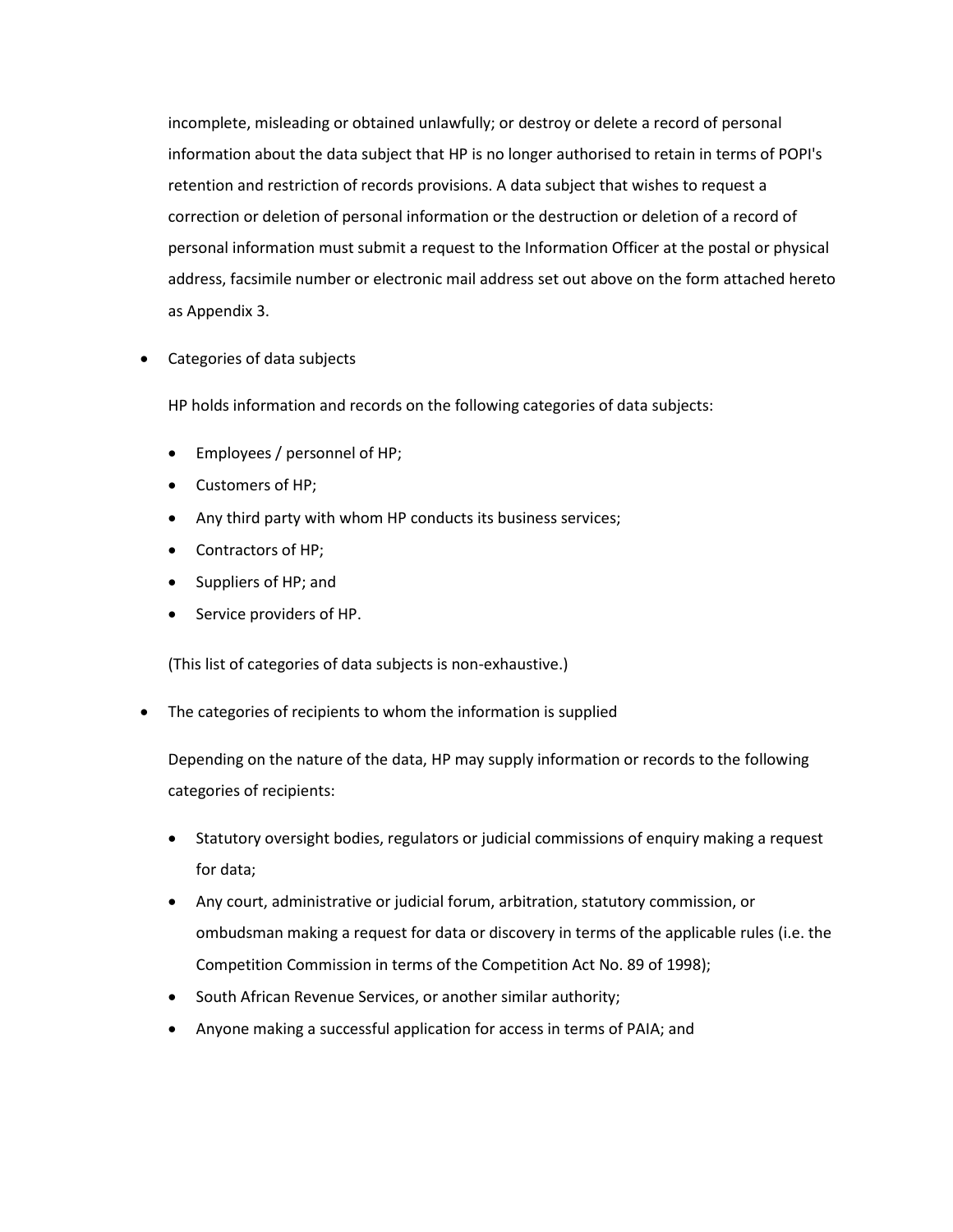- Subject to the provisions of POPI and the National Credit Act No. 34 of 2005, HP may share information about a customer's creditworthiness with any credit bureau or credit providers industry association or other association for an industry in which HP operates.
- Planned transborder flows of information

If a data subject visits HP's websites, from a country other than the country in HP's servers are located, the various communications will necessarily result in the transfer of information across international boundaries.

HP may need to transfer a data subject's information to other group companies or service providers in countries outside South Africa, in which case HP will fully comply with applicable data protection legislation. This may happen if HP's servers or suppliers and service providers are based outside South Africa, or if HP's services are hosted in systems or servers outside South Africa and/or if a data subject uses HP's services and products while visiting countries outside this area. These countries may not have data-protection laws which are similar to those of South Africa.

• Security measures implemented to ensure the confidentiality and privacy of the information which is to be processed

HP is committed to implementing data security safeguards.

HP has specialised security teams who constantly review and improve HP's measures to protect data subject's personal information from unauthorised access, accidental loss, disclosure or destruction.

HP has policies and processes in place such that if HP has a contract with another organisation to provide HP with services or a service on HP's behalf to process a data subject's personal information, HP will make sure they have appropriate security measures and only process the information in the way HP has authorised them to. These organisations won't be entitled to use a data subject's personal information for their own purposes. HP also has processes in place for checking to make sure they meet the security requirements HP has set.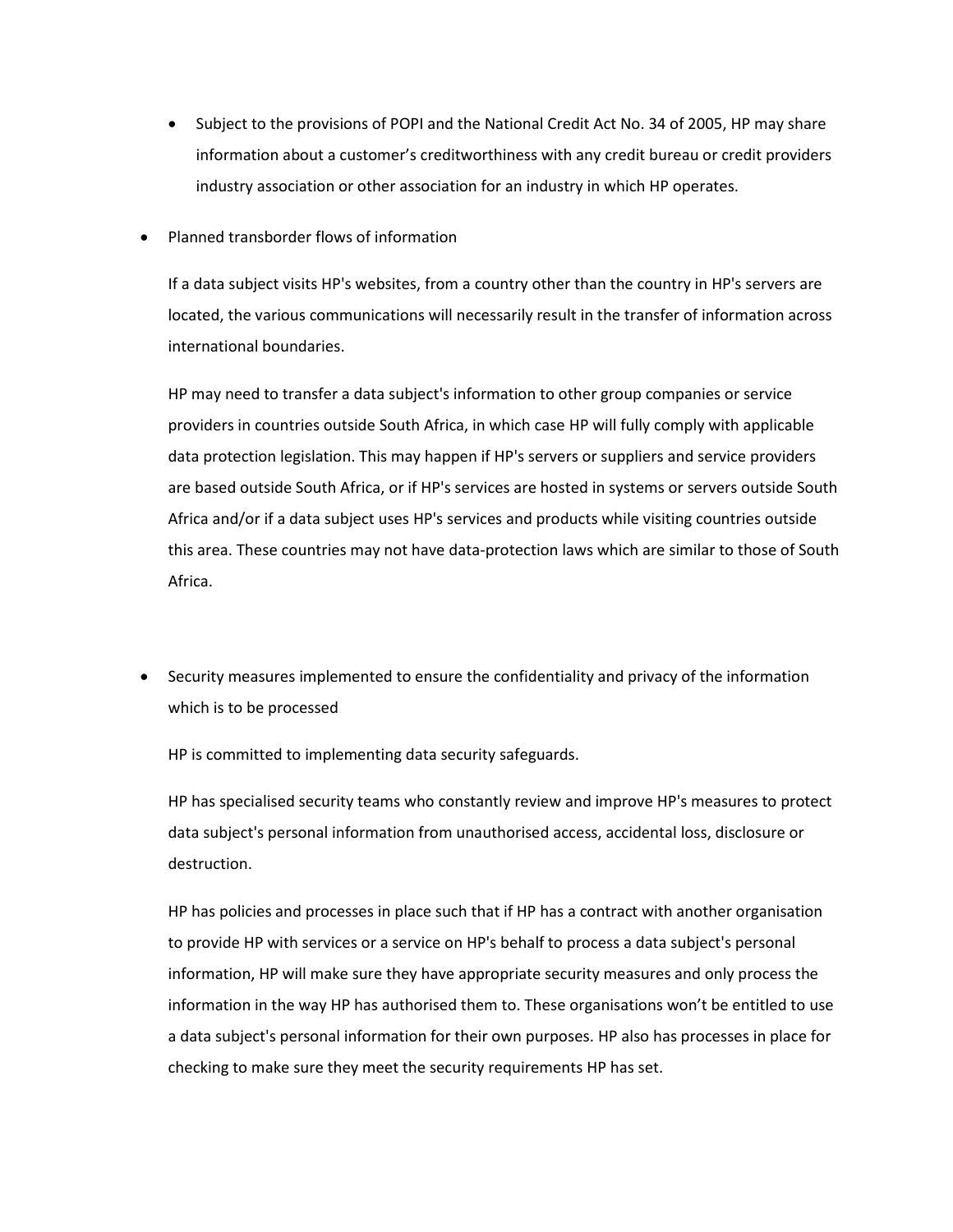Communications over the internet (such as emails) are not secure unless they have been encrypted. A data subject's communications may go through a number of countries before being delivered – as this is the nature of the internet. HP cannot accept responsibility for any unauthorised access or loss of personal information that is beyond HP's control.

## F. GROUNDS FOR REFUSAL OF ACCESS TO RECORDS [Chapter 4 of PAIA]

- Apart from section 7 of PAIA, and subject to section 70 of PAIA, HP may refuse a request for information, which includes but is not limited to the following:
	- $\circ$  Protection of the privacy of a third party, if that third party is a natural person, which would involve the unreasonable disclosure of personal information of that natural person;
	- $\circ$  Protection of commercial information of a third party if the record contains:
		- a. Trade secrets of that third party,
		- b. Financial, commercial, scientific or technical information other than trade secrets of a third party, the disclosure of which would be likely to cause harm to the commercial or financial interest of that third party,
		- c. Information disclosed subject to a confidentiality undertaking between HP and a third party,
		- d. Protection of safety of individuals and protection of property,
		- e. Protection of records which would be regarded as privileged in any legal proceedings.
	- o Protection of commercial activities of HP, which includes but is not limited to:
		- a. Trade secrets of HP,
		- b. Financial, commercial, scientific or technical information, disclosure which could cause harm to HP,
		- c. Information which, if disclosed, could put HP at a disadvantage in negotiations or commercial competition,